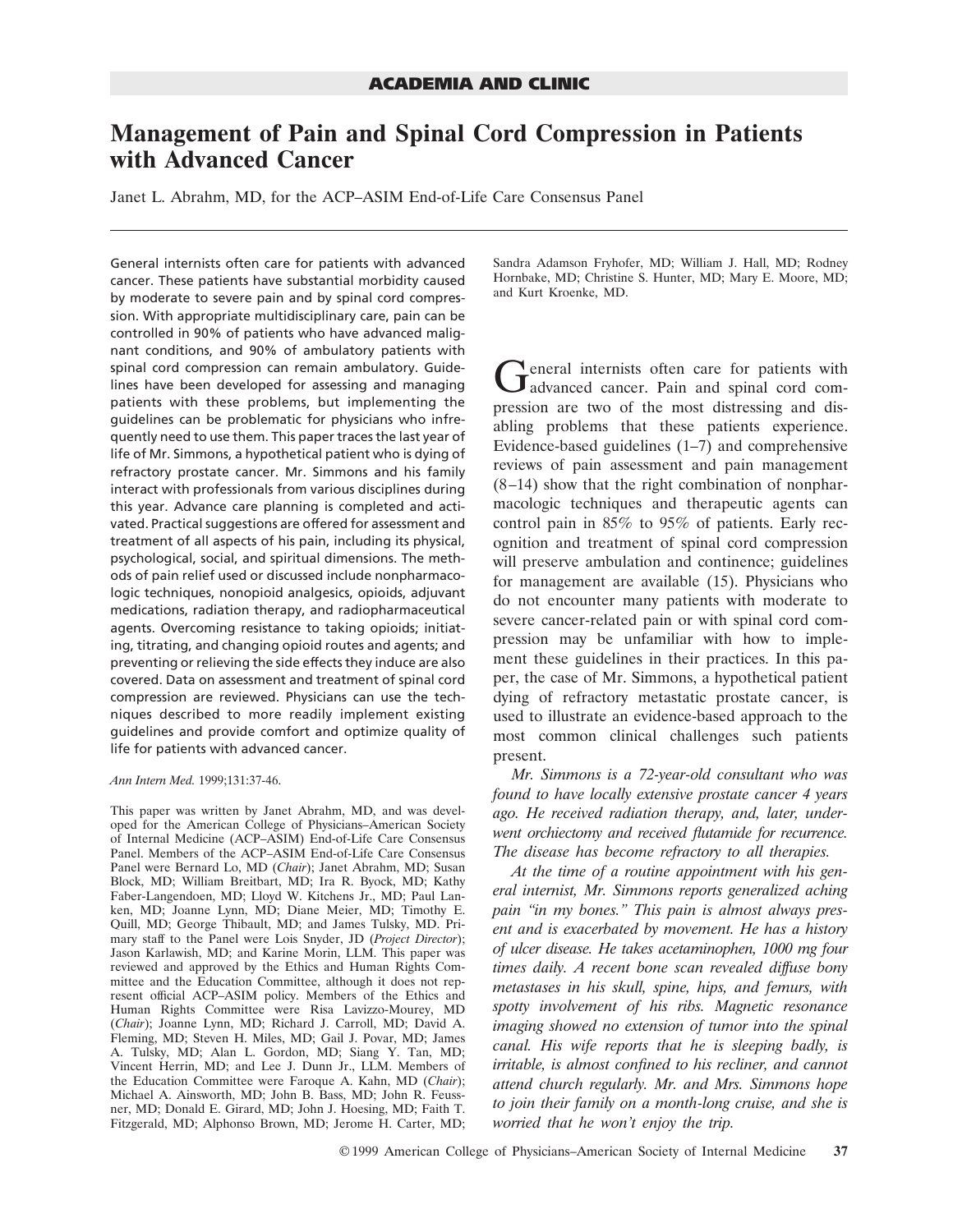## **Pain Assessment**

No further diagnostic studies are needed to determine the cause of Mr. Simmons' pain; it results from his refractory metastatic prostate cancer. The functional consequences are also apparent: He is irritable, cannot sleep, and is confined to a chair. The physician should assess the intensity of the pain to determine the appropriate pharmacologic agents for initial therapy. The World Health Organization Analgesic Ladder (a repeatedly validated method for controlling pain in patients with cancer [1, 2]) and the Agency for Health Care Policy and Research guidelines for treatment of cancer pain (3) recommend starting with nonopioid agents for mild pain (step 1) and adding other agents, including opioids, for moderate (step 2) or severe (step 3) pain. After therapy with pain medication is begun, repeated assessment of pain intensity enables dose adjustments in much the same way as the blood glucose level guides adjustment of the insulin dose.

Patients with chronic pain do not manifest the tachycardia, elevated blood pressure, facial grimacing, or emotional reactions typical of patients with acute pain (10). The only reliable way to determine the intensity of their pain is to ask them. Family members, physicians, and nurses regularly underestimate the intensity of pain in patients with cancer (9, 16–18) or AIDS (19, 20). Hispanic and black patients with cancer, elderly persons, cognitively impaired persons, women, and patients with a history of drug abuse are even more likely than other groups to have the severity of their pain underestimated and to be undertreated by physicians (16, 18, 20, 21).

Several validated pain assessment scales (3, 9) can provide an accurate measure of Mr. Simmons' pain intensity. For adults, there are three useful

#### **Verbal Numerical Scale**

If "0" is "no pain" and "10" is the worst pain you can imagine, where is your pain now? on average? at its worst? at its best?

#### **Word Scale**

None Mild Moderate Severe Excruciating

#### **Visual Analogue Scales**



**Figure 1. Pain assessment scales.** The verbal numerical scale, word scale, and the two visual analogue scales shown are four validated, commonly used scales for pain assessment. On a visual analogue scale, the patient marks the point that represents the intensity of his or her pain now, on average, at its worst, and at its best. See reference 3 for more information.

choices: a verbal numerical scale, a word scale (3), and visual analogue scales (**Figure 1**). A scale that both the physician and the patient and his or her family are comfortable with should be chosen and used each time pain is reassessed. On a 0 to 10 scale, 1 to 4 represents mild pain, 5 to 6 represents moderate pain, and 7 to 10 represents severe pain.

*Sitting quietly in a chair in the office and appearing tired but not in distress, Mr. Simmons surprisingly reports that his pain level is now at 9, the average intensity of his pain is 9, and his worst pain is at least 10. For a few hours after he takes acetaminophen, his pain level falls to 8.*

## **Therapy for Bone Pain**

Mr. Simmons' bone pain is too diffuse for standard radiation of the most painful metastases. In this case, because none of the remedies discussed below is curative and each has different risks, benefits, and costs, the patient's preferences should be sought before one is chosen.

## **Pharmacologic Therapy**

Adjuvant therapy with acetaminophen can be continued (3, 22). Considering Mr. Simmons' age and ulcer history, standard nonsteroidal anti-inflammatory drugs, which have a high incidence of inducing gastrointestinal toxicity in this population (22–25), should not be used. If a nonsteroidal anti-inflammatory drug is used, misoprostol or omeprazole is also indicated (26, 27).

The mainstay of therapy for severe pain is a step 3 opioid (3, 28–42) (**Table 1**) and a laxative (2, 43– 45) (**Figure 2**). When opioids are used in pain management, the following should be done:

1. Use the World Health Organization analgesic ladder. Advance up the ladder if pain persists.

2. Prescribe doses high enough to relieve the pain and give them frequently enough to prevent recurrence of pain (3–5, 11).

3. Provide a "rescue" dose of a short-acting opioid for unexpected pain exacerbations (3, 46). This dose should be 10% of the total daily opioid dose (13). Sustained-release preparations of oxycodone or morphine, as well as transdermal fentanyl (47, 48) can be used to control continuous baseline pain. Transdermal fentanyl diffuses into a skin reservoir from which it enters the bloodstream (33). There is, therefore, a 12- to 24-hour delay in onset of pain relief and, should toxicity occur, a similar delay in its resolution (49). Because of this, immediaterelease opioids are routinely required for opioidnaive patients in whom therapy with transdermal fentanyl is begun (33).

The physician should also prescribe immediate-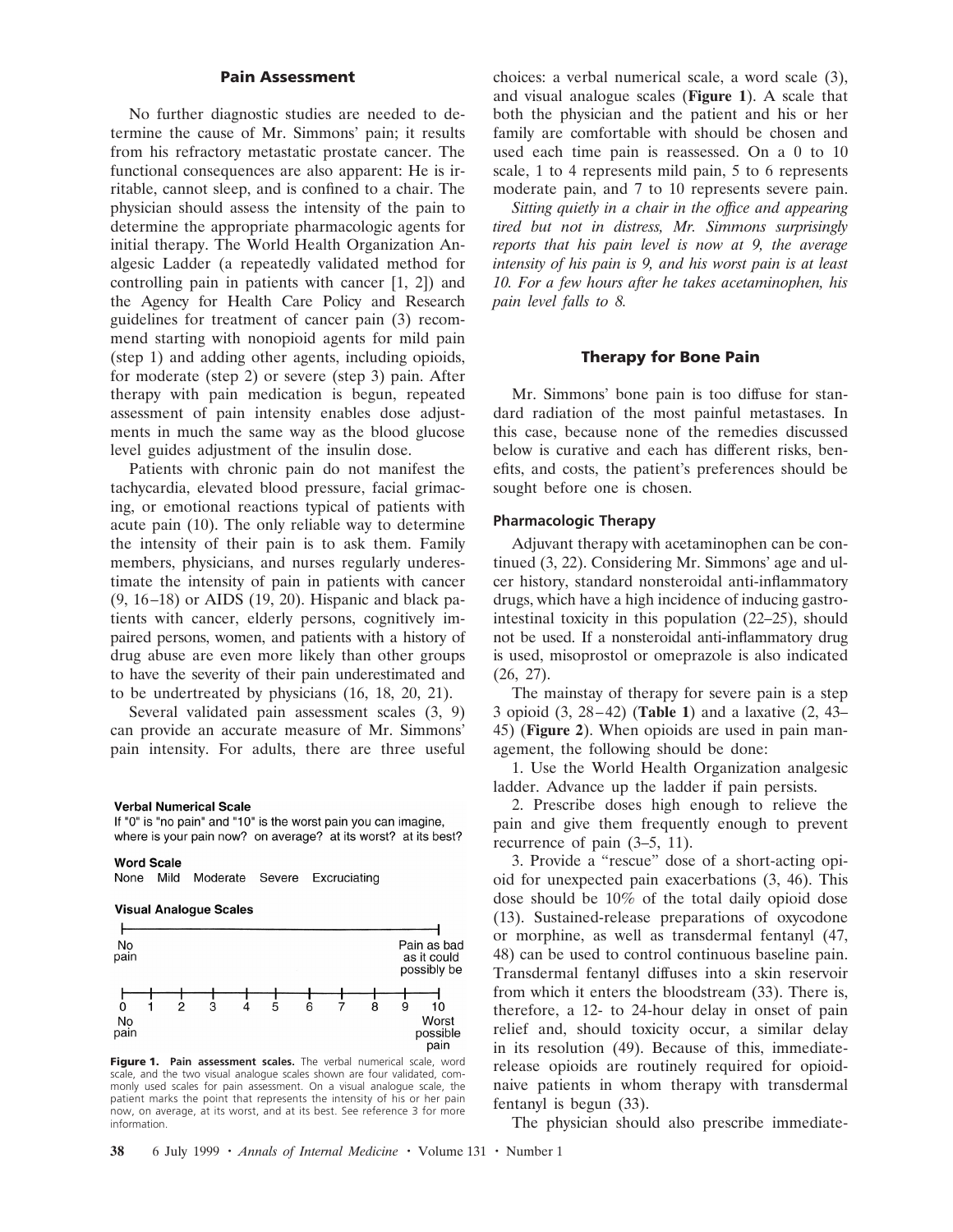#### **Table 1. Opioids for Step 3 (Severe) Pain\***

| Opioid                            |            | Initial Doset   |                | Preparations Available                                                                  |
|-----------------------------------|------------|-----------------|----------------|-----------------------------------------------------------------------------------------|
|                                   | Oral       | Parenteral      | Interval       |                                                                                         |
|                                   |            | mq              |                |                                                                                         |
| Morphine                          |            |                 |                |                                                                                         |
| Immediate release                 | $15 - 30$  | 10              | $3 - 4$        | Intravenous, intramuscular, subcutaneous, tablet, rectal,<br>liquid, liquid concentrate |
| Sustained release                 | $30 - 60$  | <b>NA</b>       | $8 - 12$       | Tablet                                                                                  |
| Sustained release                 | $60 - 120$ | <b>NA</b>       | $12 - 24$      | Capsule with pellets                                                                    |
| Hydromorphone (immediate release) | 6          | 1.5             | $3 - 4$        | Intravenous, intramuscular, subcutaneous, tablet, rectal                                |
| Oxycodone plus level 1 agents     | 10         | <b>NA</b>       | $3 - 4$        | Tablet, liquid                                                                          |
| Oxycodone                         | $10 - 20$  | NА              | $3 - 4$        | Tablet, liquid, liquid concentrate                                                      |
| Oxycodone (sustained release)     | $30 - 60$  | NА              | 12             | Tablet                                                                                  |
| Fentanyl                          | NA.        | 50 <sup>‡</sup> | 72             | Transdermal                                                                             |
|                                   | 200‡       | <b>NA</b>       | $\overline{4}$ | Transmucosal oralet                                                                     |
| Methadone                         | 20         | 10              | $6 - 8$        | Intramuscular, intravenous, subcutaneous§, tablet, liquid                               |
| Meperidine¶                       | 300        | 100             | 3              | Intramuscular, intravenous, tablet                                                      |

\* References 3, 28–30, 32, 33, 36–42. NA = not applicable

† For patients weighing more than 110 lb who have moderate to severe pain. From Management of Cancer Pain: Adults. AHCPR 94-0592. Initial doses should be halved for opioid-naive patients, elderly persons, or medically frail persons.

 $\dagger$  Values given are  $\mu$ g/h.

§ Least-recommended route; pain and pruritus often develop at the infusion site.

¶ Not recommended for patients with advanced cancer.

release opioids at this time to treat unexpected exacerbations of pain or pain that occurs only with movement. These rescue doses  $(3, 46)$  of morphine, oxycodone, or hydromorphone start at 10% of the total daily opioid dose and are given every 1 to 2 hours as needed (13). The dose of the oral transmucosal fentanyl lozenge must be individually determined (38–42).

Meperidine is not indicated for repeated dosing in patients with chronic severe pain (3, 8). It has poor oral bioavailability and a short therapeutic half-life. Toxic levels of its metabolite, normeperidine, accumulate with repeated dosing or in patients with renal insufficiency and can cause dysphoria, myoclonic jerks, and seizures (50).

#### **Nonpharmacologic Therapy**

Several physical and cognitive therapies can diminish patients' experience of pain (51–59). Physiatrists and physical and occupational therapists use positioning, exercise, and assist devices (such as lift chairs) (52, 53), and prescribe cold, heat, and massage (51, 52, 54) for nerve injury, muscle spasm, or inflamed joints. Acupuncture therapy has not been extensively studied in patients like Mr. Simmons. Transcutaneous electrical nerve stimulation is most effective for dermatomal pain (51).

The cognitive therapies progressive muscle relaxation (55, 56) and hypnosis (57) have been shown in controlled trials to decrease cancer pain (55, 57). Patients should also be screened for social, psychological, or spiritual concerns (56) and should be referred to social workers or spiritual or psychological counselors when needed (58, 59).

#### **Other Therapeutic Options**

Bisphosphonates greatly relieve pain in patients with multiple myeloma and breast cancer (60–64). Small trials indicate efficacy in patients with prostate cancer (65), and phase III trials are under way (62). Phase III double-blind, placebo-controlled trials have documented the efficacy of the radiopharmaceutical agents  $^{89}$ strontium (66–70) and samarium (71) in relieving pain from blastic metastases; studies of rhenium are under way (68). Hemibody radiation, which is more difficult to deliver, relieves lower-body bone pain (67) in as many as 80% of patients with prostate cancer. Toxicity to viscera and bone marrow exceeds that caused by radiopharmaceutical agents (67, 70).

*Mr. Simmons' physician presents Mr. and Mrs. Simmons with what she feels are the best initial options: opioid therapy and nonpharmacologic methods. They accept lift and bath chairs and a new heating pad. They have begun regular discussions with their pastor and feel that he provides adequate psychological support. But Mr. Simmons refuses the opioid prescription.*

#### **Patients' Reluctance To Take Opioids**

Like many other patients with cancer, Mr. Simmons probably harbors numerous misconceptions about opioids: fear of becoming an addict, "feeling high," using up the effective agents and having nothing left if the pain gets worse, and developing refractory constipation (3, 14). To explore patients' fears and enhance compliance, physicians must help patients understand several aspects of opioid use.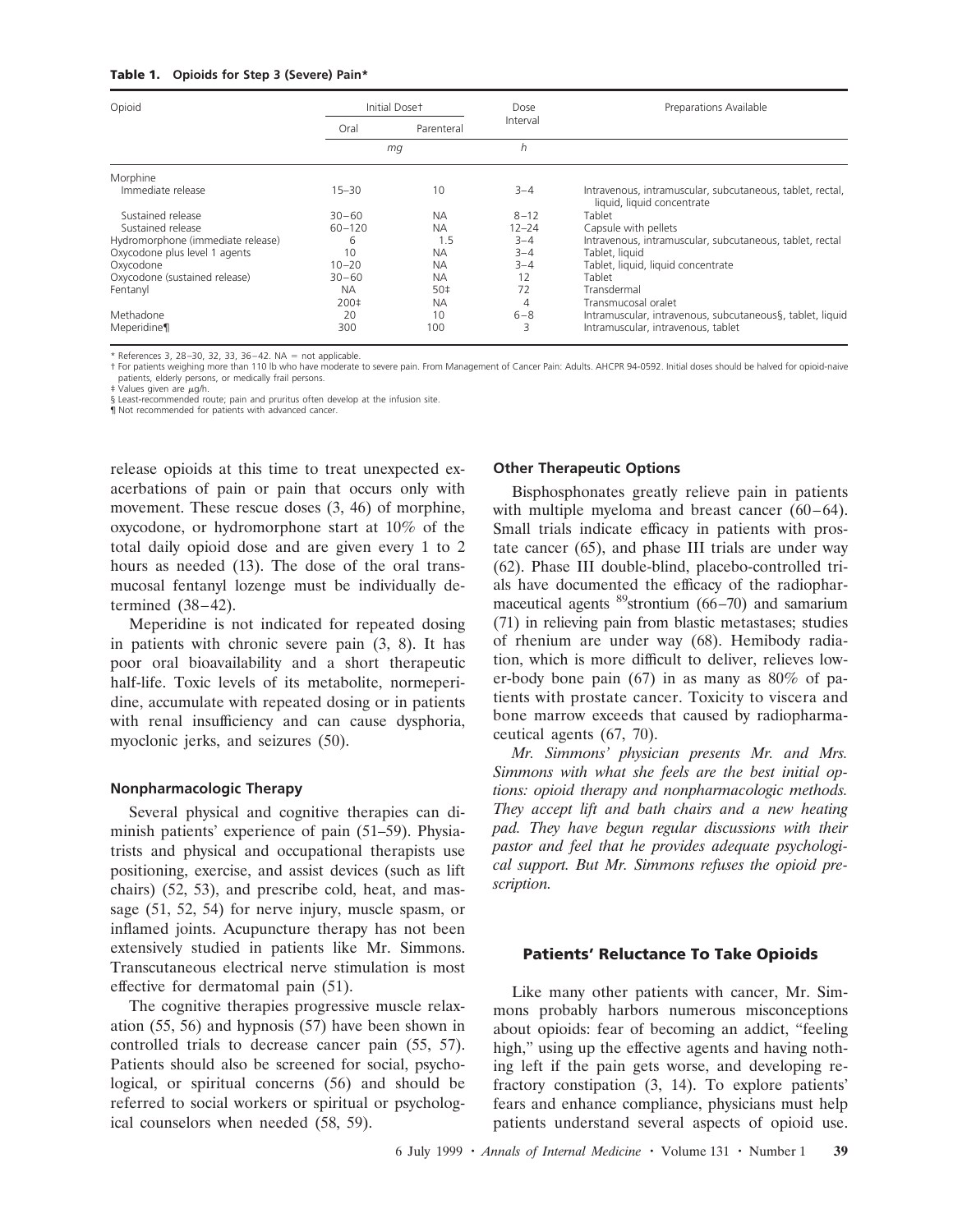First, there is the distinction among tolerance, physical dependence, and psychological addiction. Second, the chances of addiction are less than  $1\%$  (72– 75). Third, patients will not "feel high" on effective doses of opioids; moreover, a feeling of euphoria does not imply that the patient is misusing the medication. Finally, even if the patient takes medication now, he or she will still be able to achieve pain relief by using higher doses should the pain worsen.

Constipation, the most common opioid-induced side effect, usually does not resolve with time (11, 43–45, 75). Daily laxatives prevent or at least improve opioid-induced constipation (11, 44, 75, 76). The most effective agents are senna (one or two tablets, once or twice daily; the dose can be increased as needed), senna combined with a stool softener, bisacodyl, milk of magnesia alone or with mineral oil, and lactulose (one to two tablespoons at bedtime; the dose can be increased as needed). Lactulose is the most expensive of these treatments (76). In selected patients, one tablespoon of polyethylene glycol in 4 ounces of water may be needed. Fiber intake should not be increased because as patients become more debilitated, fiber is more likely to exacerbate than to relieve the problem (75).



**Figure 2.** Management guidelines for severe cancer pain.  $MSO<sub>4</sub> = morphine sulfate.$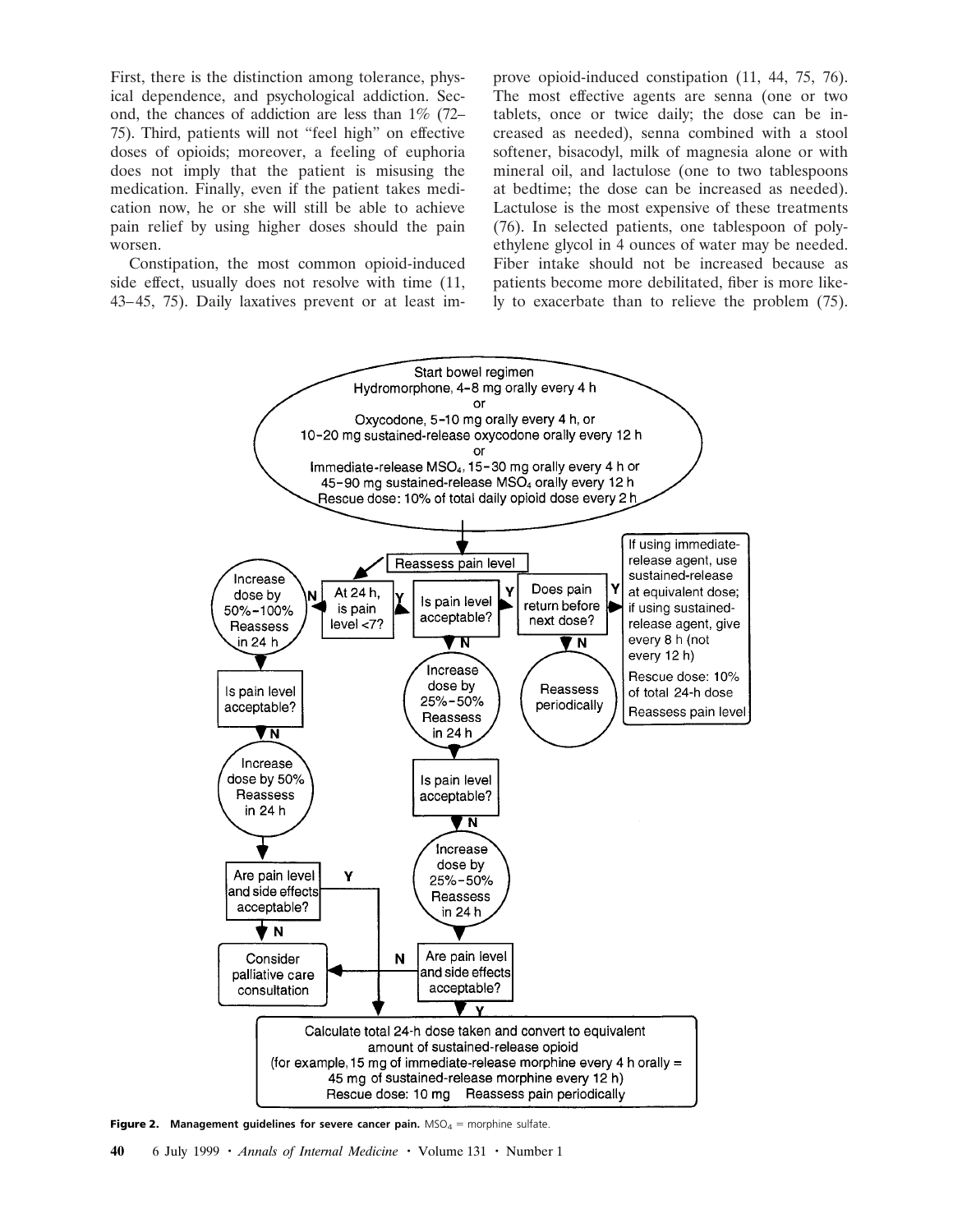#### **Table 2. Antiemetics\***

| Cause of Nausea              | Drug                            | Dose                                                                                        | One-Month Supply, \$t                               |
|------------------------------|---------------------------------|---------------------------------------------------------------------------------------------|-----------------------------------------------------|
| Initiation of opioid therapy | Prochlorperazine                | 10 mg orally or 25 mg rectally 2 or 3 times daily                                           | $10 - 25$                                           |
| Stimulation of chemoreceptor | Haloperidol                     | 1.5-5 mg orally 3 to 4 times daily or 2-10 mg intramuscularly<br>twice or three times daily | $10 - 25$                                           |
| Trigger zone by chemotherapy | Prochlorperazine                | 10 mg orally or 25 mg rectally 2 or 3 times daily                                           | $10 - 25$                                           |
|                              | Methotrimeprazine               | 2-6.25 mg intramuscularly 3 times daily or 6-25 mg over 24 h                                | Variable                                            |
| Vertigo                      | Scopolamine (transdermal patch) | Apply 1 patch every 2-3 days                                                                | $50 - 75$                                           |
|                              | Meclizine                       | 50 mg orally or 25-50 mg intramuscularly three times daily                                  | $10 - 25$                                           |
| Delayed gastric emptying     | Metoclopramide                  | 10-20 mg 2 to 4 times daily or                                                              | $50 - 150$                                          |
|                              |                                 | 1-3 mg/h intravenously                                                                      | Variable                                            |
| Bowel obstruction#           | Octreotide                      | 50-100 $\mu$ g subcutaneously 2 or 3 times daily or 300 $\mu$ g over<br>24 h subcutaneously | 7500-22 500 (that is.<br>about 250 per 100 $\mu$ g) |
| Multiple causes, refractory  | Ondansetron                     | 4-8 mg orally 2 or 3 times daily                                                            | $750 - 1500$                                        |
|                              | Dexamethasone                   | 2-4 mg orally 2 or 3 times daily                                                            | $25 - 50$                                           |

\* References 11, 79–81. † Reference 76.

‡ For treatment of symptoms when surgery is not possible.

Once a stable dose of opioid is reached, nausea and sedation will resolve, and the patient will be able to participate in usual activities, including driving (77).

*Mr. Simmons admits that for him, accepting opioids means accepting death. He was also concerned about retaining his mental clarity and about what his children might think when they learned that he was "taking dope." But following his pastor's advice, he spoke with his children, who alleviated these concerns.*

*Mr. Simmons' pain is relieved by 30 mg of immediate-release morphine every 4 hours, and his therapy is switched to the equivalent dose of sustained-release morphine (90 mg every 12 hours) plus rescue doses of 15 mg of immediate-release morphine every 2 hours as needed; an equivalent is 60 mg of controlled-release oxycodone plus rescue doses of 10 mg of immediaterelease oxycodone* (Appendix Tables 1 and 2) (3, 36, 78). *Senna (two tablets twice daily) is added to Mr. Simmons' regimen, and prochlorperazine is available for nausea. Mr. Simmons mentions feeling mildly sedated, but his physician tells him that this effect will probably resolve by the end of the week.*

*Two days later, Mr. Simmons reports that with his increased activity, he needed six rescue doses (90 mg) of morphine each day to maintain an average pain level of 6. He felt that this was too high.*

## **Titrating an Opioid-Containing Regimen**

Mr. Simmons took more than 25% of his daily scheduled morphine as rescue doses, suggesting that he needs a higher regularly scheduled morphine dose. Despite the rescue doses, his pain level remains moderate (level of 5 to 6); thus, he requires a 25% higher total daily morphine dose (**Figure 2**).

*Mr. Simmons begins therapy with sustained-release morphine, 160 mg every 12 hours, plus rescue doses of immediate-release morphine, 30 mg* (Appendix, Titration)*. Twenty-four hours later, his pain level is 3,*

*which is acceptable. He slept through the night and ambulates comfortably. He confides that when the pain was at its worst, he began to wonder what he had done to cause God to abandon him. Despite reassurances from his pastor, he felt a growing sense of despair and isolation from his family and his faith that began to resolve when he resumed attending Sunday church services.*

*Three days later, Mr. Simmons' pain is still well controlled, but he has developed significant nausea that is unresponsive to oral prochlorperazine, 10 mg three times daily. He is not constipated, and the nausea is not positional or precipitated by the sight or smell of food. It is exacerbated by a rescue dose of immediate-release morphine.*

#### **Therapy for Opioid-Induced Nausea**

Mr. Simmons has not been receiving chemotherapy, and he has no evidence of vertigo, gastroparesis, or bowel obstruction (**Table 2**) (79–81). Morphine is the probable cause of his nausea, and changing from morphine to another opioid may eliminate it (82, 83); conversion techniques are described in the Appendix. Sustained-release oxycodone and transdermal fentanyl are easier to use but are more expensive than equianalgesic doses of methadone (76, 84–86).

*Mr. Simmons refuses methadone therapy because "it's a drug for addicts" and refuses transdermal fentanyl because it is too visible. Therapy with sustainedrelease oxycodone, 70 mg every 12 hours (330 mg of* sustained-release morphine = 220 mg sustained-release *oxycodone; 2/3 of 220 mg of sustained-release oxycodone* 5 *145 mg over 24 hours), is therefore started* (Appendix, Conversion). *Three days later, he is no longer nauseated, and his pain level remains at 3; exacerbations are controlled by 15 mg of immediate-*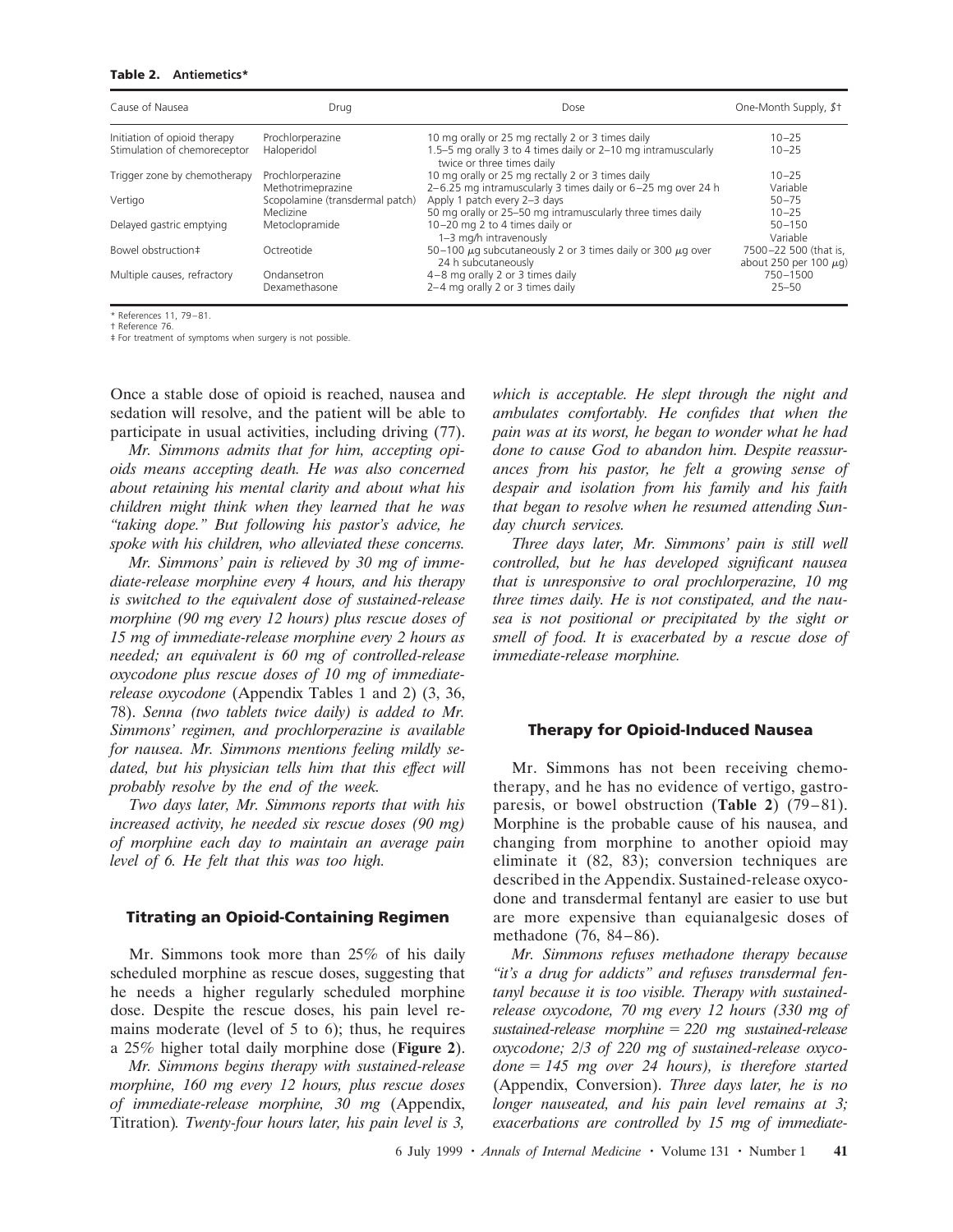*release oxycodone (10% of 140 mg = about 15 mg). He has no new adverse effects.*

*A week later, Mr. and Mrs. Simmons leave on their cruise, which turns out to be all they had hoped for. A month later, however, Mr. Simmons' pain with movement has increased, and he feels too sedated from the frequent oxycodone rescue doses. He accepts treatment with 89strontium. Three weeks later, Mrs. Simmons reports that her husband is much more nauseated and somnolent. He has no pain at rest and has minimal pain when he changes position, and he has needed no rescue opioids. Laboratory studies show normal levels of electrolytes, calcium, and albumin and normal renal and hepatic function.*

## **Treatment of Opioid-Induced Sedation**

Mr. Simmons' opioid-induced sedation and nausea have most likely reemerged because therapy with <sup>89</sup>strontium decreased his bone pain. Naloxone is not needed to reverse these effects. Decreasing the oxycodone dose by approximately 50% (to 40 mg of sustained-release oxycodone every 12 hours plus 10-mg rescue doses) should alleviate the sedation. Naloxone would precipitate symptoms of opioid withdrawal (87) and reverse analgesia. If significant respiratory depression occurs (88), appropriate therapy would be just enough of the standard 0.4 mg of naloxone diluted in 10 mL of saline to reverse the respiratory depression (3).

*Mr. Simmons' oxycodone dose is reduced as recommended, and within 36 hours, he is again alert, does not have nausea, and has an average pain level of 3, which is acceptable to him.*

*Three months later, Mr. Simmons visits the emergency department because of increasing discomfort in his mid-back region, with pain radiating to his right nipple. Comprehensive neurologic examination reveals normal finding, and no herpetic lesions are visible. Plain radiographs of the spine show diffuse blastic metastatic disease that includes the area of the pain. The dose of oral sustained-release oxycodone is increased to 60 mg every 12 hours, with a rescue dose of 10 mg. The next day, Mr. Simmons' back pain is at a level of 3 to 4. He continues to have normal bowel movements.*

# **Assessment of Back Pain in Patients with Cancer**

Mr. Simmons has thoracic spine pain, radiculopathy, and evidence on plain radiographs of metastatic disease in the area of his pain, a location typical for metastatic prostate cancer (89). There is a 90% probability that the prostate cancer has spread to the epidural space and that the spinal cord is in jeopardy (90–93). Even without the radiculopathy, the probability of epidural disease would be 60% to 70% (90–92). Normal findings on physical examination do not diminish this probability.

If a patient is treated while he or she is still ambulatory, the probability of remaining ambulatory is 89% to 94% (15, 67, 94–96). If a patient becomes paraparetic before therapy, the probability of regaining the ability to ambulate is only 39% to 51%; if he or she becomes paralyzed, it decreases to 10% (15, 67, 95). Emergency magnetic resonance imaging of the entire spine is probably preferable to computed tomographic myelography, which is potentially associated with more complications (95) and is no more sensitive or specific (89, 94).

*Mr. Simmons undergoes magnetic resonance imaging of the spine, which reveals metastases to multiple thoracic vertebrae and epidural spread with early cord compression at T6.*

# **Corticosteroid Therapy for Malignant Spinal Cord Compression**

Corticosteroid therapy decreases cord edema (97) and pain, helps preserve neurologic function, and improves overall outcome after specific therapy (98). High-dose dexamethasone (100-mg intravenous bolus followed by 24 mg orally four times daily for 3 days, then tapered over 10 days) is probably indicated for patients with impaired function of the spinal cord or cauda equina or with a high-grade radiologic lesion. At this dose, the drug substantially increases the number of these patients who remain ambulatory (81% compared with 63%) (98). Other patients usually receive lower-dose regimens (10-mg intravenous bolus followed by 4 mg intravenously four times daily, then tapered over 14 days), which are better tolerated (15) but may not improve the chance of remaining ambulatory (57.1% compared with 57.9%) (99).

## **Radiation Therapy with or without Surgery**

Surgical decompression is advocated to establish the diagnosis (15); to treat a single site of suspected involvement (15); to treat progression despite radiation therapy (100); or to treat vertebral instability, collapse with bone impinging on the spinal cord, or displacement (15).

Surgery is not advocated for metastases from prostate or breast cancer, myeloma, and lymphoma, which are likely (70% to 88%) to respond to radiation therapy (95, 96). Back pain will resolve in 70% to 85% of cases (94, 95). Ambulatory patients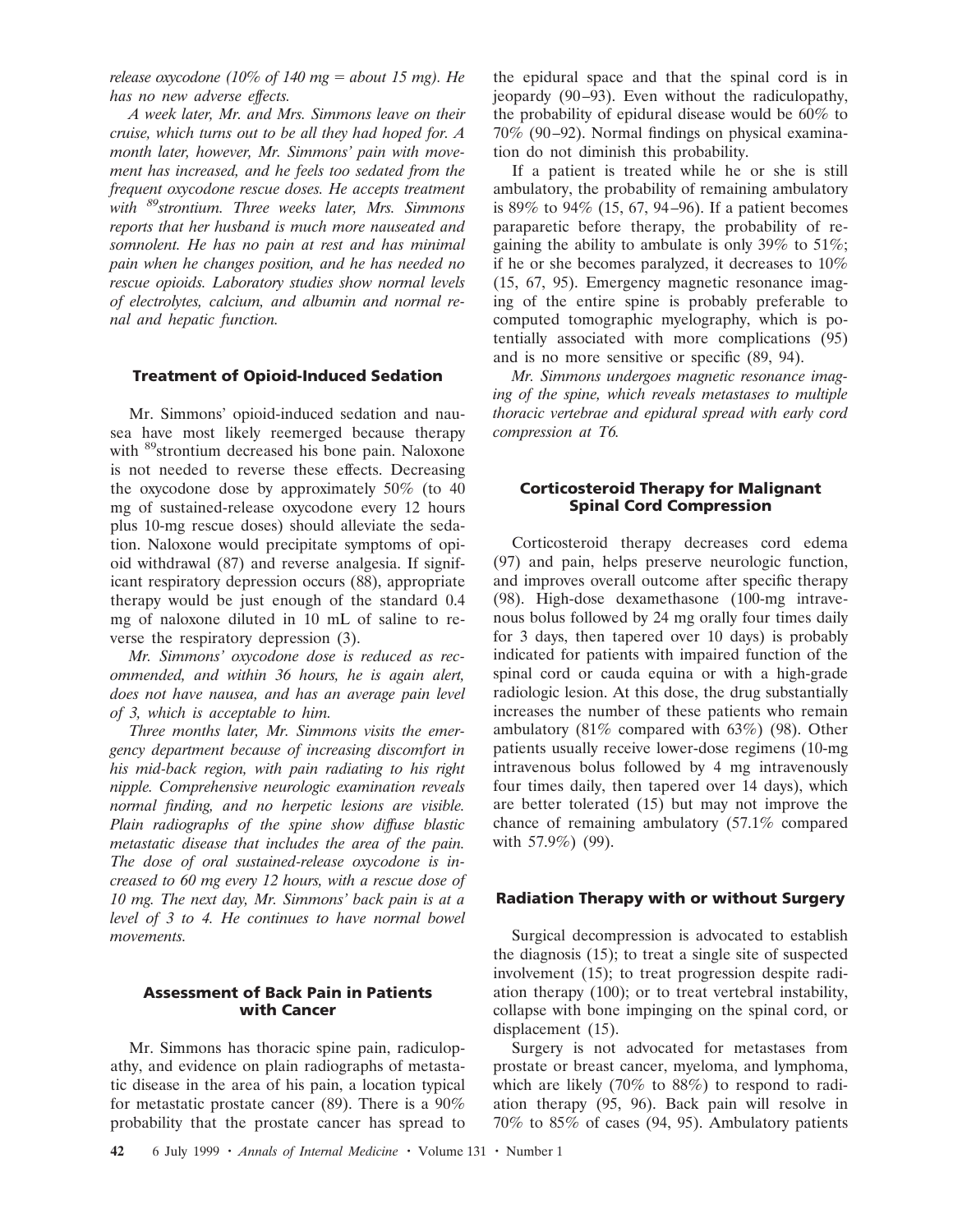are equally likely to remain ambulatory with radiation therapy or surgery (101–103).

*Mr. Simmons agrees to radiation therapy and corticosteroids because he hopes to "dance with my bride" at his 50th anniversary party. Three weeks later, further discussion with the Simmons family about their hopes, goals, and the burdens and benefits of hospitalization lead to enrollment in hospice, although Mr. Simmons still wishes to be resuscitated.*

*Mrs. Simmons later reports that the hospice team has markedly decreased her anxiety. An experienced nurse now evaluates her husband frequently; their eldest daughter agreed to be Mr. Simmons' health care proxy; and on the social worker's recommendation, the necessary financial and funeral arrangements have been made.*

*Mr. Simmons responds well to therapy, but over the next 6 weeks, his oral opioid requirements reach 100 mg of sustained-release oxycodone every 12 hours, and he is more sedated. Repeated laboratory testing reveals no contributing metabolic abnormalities. Psychiatric evaluation fails to detect evidence of depression. His anniversary party is only 1 week away, and he wants to be "sharp" then.*

# **Further Treatment of Opioid-Induced Sedation**

For patients in Mr. Simmons' circumstance, changing the adjuvant acetaminophen therapy to treatment with a nonsteroidal anti-inflammatory drug might allow the opioid dose to be reduced without sacrificing pain control. If this is insufficient, adding a psychostimulant without decreasing the opioid dose is likely to increase alertness (in Mr. Simmons' case, in time for him to enjoy the party) (104–107). Effective agents include methylphenidate or dextroamphetamine (initial dose, 2.5 to 5 mg orally in the morning and repeated at noon, if necessary) and pemoline, a chewable tablet (initial dose, 18.75 mg orally in the morning and repeated at noon) that is more expensive (76). Doses should be increased as needed. The patient might also be referred for instruction in hypnosis or relaxation techniques.

*Mr. Simmons declines referral for hypnosis and relaxation instruction and is unable to tolerate the gastrointestinal side effects of low-dose ibuprofen. Therefore, he begins taking methylphenidate, 2.5 mg at 8 a.m. and noon. Three days later, without a change in opioid dose, he reports feeling "back to normal." After the party, Mr. Simmons' daughter calls the office to thank the physician for helping her parents fully enjoy their anniversary celebration.*

*Two weeks later, Mr. Simmons' pain again increases. When the physician visits their home, the pastor is present on one of his almost daily visits. He* *participates in the discussion with the Simmons family, in which Mr. Simmons reiterates his desire to die at home and states that he does not want resuscitation. Mr. Simmons asks the physician to limit his medications to pain relievers and laxatives. Over the next few weeks, he becomes less interactive, stays in bed more of the day, and asks for food less often. A hospice home health aide helps Mrs. Simmons with his care 2 hours a day, and volunteers from hospice sit with him while Mrs. Simmons does her marketing. A harpist who is a music therapist visits several times a week. Because of his decreased activity, Mr. Simmons now requires a sustained-release oxycodone dose of 160 mg every 12 hours.*

*When Mr. Simmons is closer to death and unable to swallow pills, his family is offered the choice of giving him hourly sublingual liquid oxycodone concentrate (0.66 mL of a 20-mg/mL solution each hour*  $(320 \text{ mg of sustained-release oxycodone} = 320 \text{ mg of}$ *immediate-release oxycodone in 24 hours; 320 mg*  $\div$  *20*  $mghmL = 16$   $mL$  *in 24 hours)* or a subcutaneous *opioid infusion. Because they are unsure that he will remain comfortable while receiving the liquid opioid, the family requests an opioid infusion. Hydromorphone is chosen to minimize the amount of subcutaneous fluid required* (Appendix Table 1). *Mr. Simmons dies peacefully the next day.*

# **Final Thoughts**

Although treatments vary in efficacy, similar approaches are available for the other physical and mental disorders that afflict patients like Mr. Simmons. The roles of the health care team, social workers, and spiritual advisors and management strategies for fatigue, weakness, xerostomia, delirium, anxiety, depression, anorexia, and decubiti are reviewed in several recent textbooks (108–111), handbooks (112, 113), a case-based manual (114), and a resource document (115). With these resources and the information supplied by hospice and palliative care teams, general internists can relieve much of the distress in patients with advanced cancer.

| <b>Appendix Table 1.</b> |  | <b>Opioid Equianalgesic Doses*</b> |  |
|--------------------------|--|------------------------------------|--|
|--------------------------|--|------------------------------------|--|

| Drug                                                                 | Oral                        | Parenteral                         |
|----------------------------------------------------------------------|-----------------------------|------------------------------------|
|                                                                      |                             | mq                                 |
| Morphine<br>Hydromorphone<br>Oxycodone<br>Levorphanol<br>Meperidinet | 30<br>7.5<br>20<br>4<br>300 | 10<br>1.5<br><b>NA</b><br>2<br>100 |

\* References 3, 36, 37, 78.  $NA = not$  applicable.

† Not recommended.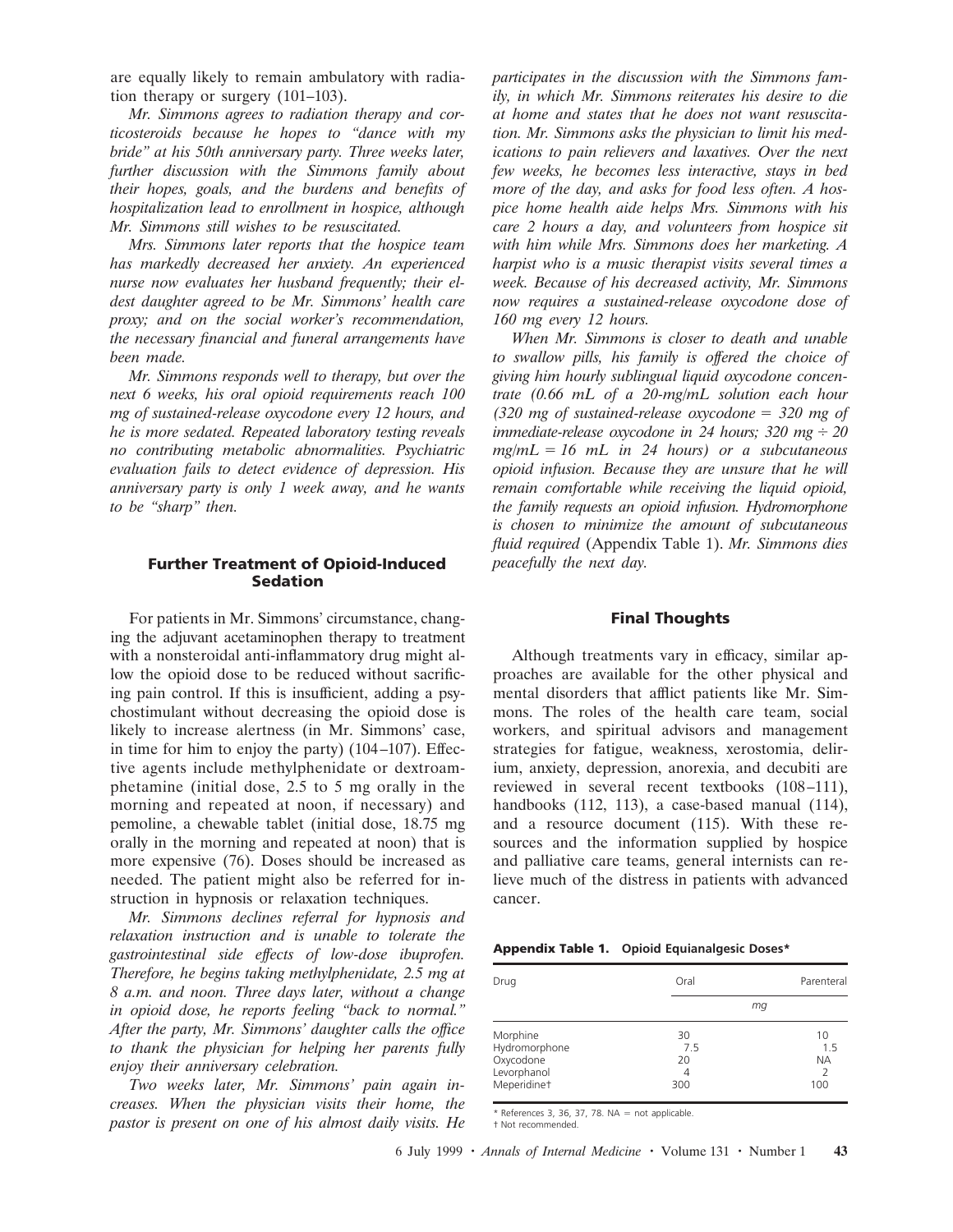**Appendix Table 2. Equianalgesic Doses of Fentanyl and Morphine**

| Fentanyl                                   | Morphine*                                                                                      |                                                                                              |  |
|--------------------------------------------|------------------------------------------------------------------------------------------------|----------------------------------------------------------------------------------------------|--|
|                                            | Oral                                                                                           | Parenteral                                                                                   |  |
| $\mu q/h$                                  |                                                                                                | mq/24 h                                                                                      |  |
| 25<br>50<br>75<br>100<br>125<br>150<br>200 | $30 - 90$<br>$91 - 150$<br>$151 - 210$<br>$211 - 270$<br>$271 - 330$<br>331-390<br>$451 - 510$ | $10 - 30$<br>$31 - 50$<br>$51 - 70$<br>$71 - 90$<br>$91 - 110$<br>$111 - 130$<br>$151 - 170$ |  |

\* Reference 35.

## **Appendix**

#### **Believe the Patient's Report of Pain**

1. To assess and manage the patient's pain, use a pain scale.

2. For mild pain (1 to 4 on a 0 to 10 scale), start with aspirin, acetaminophen, or a nonsteroidal anti-inflammatory drug.

3. If the pain is not relieved or is moderate (pain score, 5 to 6), add oxycodone, tramadol, or hydrocodone (or use a combination product that contains 5 mg of oxycodone or hydrocodone with aspirin, acetaminophen, or nonsteroidal anti-inflammatory drug).

4. For severe pain (pain score, 7 to 10), start therapy with oxycodone alone, hydromorphone, or morphine. If transdermal opioid is desired, consider using transdermal fentanyl after the effective opioid dose has been identified by using immediate-release agents.

5. Transdermal fentanyl has a 14- to 24-hour "on" and "off" time.

6. If the pain is excruciating (pain score  $\geq$ 10), increase the opioid dose by 50% to 100% regardless of the amount of drug given, until pain is relieved.

7. For chronic pain, give around-the-clock therapy or "patient may refuse," not "as-needed therapy."

8. For pain between doses, give 10% of the total daily opioid dose in immediate-release form (for example, the rescue dose for 200 mg of opioid is 20 mg).

9. Always prescribe a laxative (such as senna with or without lactulose); do not give "as needed." Patient may need an antiemetic for 2 to 7 days.

10. Avoid benzodiazepine sleep medications.

#### **Opioid Dose Titration**

Current total dose =  $(90 \text{ mg every } 12 \text{ hours})$  + rescue dose  $(15 \text{ mg} \times 6) = 180 \text{ mg} + 90 \text{ mg} = 270 \text{ mg}.$ 

Calculated new total dose =  $(270 \text{ mg}) + (270 \text{ mg} \times$  $25\% = 67.5$  mg) = 337.5 mg.

Relevant available sustained-release morphine doses are 15, 30, 60, and 100 mg.

Actual new regimen  $= 160$  mg every 12 hours to 175 mg every 12 hours, plus a 30-mg rescue dose.

#### **Opioid Conversion**

Determine the equinalgesic dose of new opioid (Appendix Table 1).

Prescribe two thirds of this dose to allow for incomplete cross-tolerance.

When using Appendix Table 2, prescribe full doses (data are from direct in vivo comparisons).

*Acknowledgments:* The author thanks Dr. Daniel Haller, the members of the ACP–ASIM End-of-Life Care Consensus Panel, and the outside reviewers for critiquing the manuscript.

*Grant Support:* In part by the Greenwall Foundation (ACP– ASIM End-of-Life Care Consensus Panel). The Open Society Institute Project on Death in America Faculty Scholars Program provided salary support for Dr. Abrahm. The opinions expressed here are those of the author and not necessarily those of the Open Society Institute.

*Requests for Reprints:* Lois Snyder, JD, Center for Ethics and Professionalism, American College of Physicians-American Society of Internal Medicine, 190 N. Independence Mall West, Philadelphia, PA 19106; e-mail, lsnyder@mail.acponline.org.

*Current Author Address:* Janet L. Abrahm, MD, 514 Maloney, Hospital of the University of Pennsylvania, 3600 Spruce Street, Philadelphia, PA 19104.

#### **References**

- **1. Zech DF, Grond S, Lynch J, Hertel D, Lehmann KA.** Validation of World Health Organization Guidelines for cancer pain relief: a 10-year prospective study. Pain. 1995;63:65-76.
- **2.** Cancer Pain Relief: With a Guide to Opioid Availability. 2d ed. Geneva: World Health Organization: 1996.
- **3. Jacox A, Carr DB, Payne R, Berde CB, Breitbart W, Cain JM, et al.** Management of Cancer Pain. Clinical practice guideline no. 9. Rockville, MD: U.S. Department of Health and Human Services, Public Health Service, Agency for Health Care Policy and Research; 1994. ACHPR publication no.  $94 - 0592$
- **4.** Cancer Pain Assessment and Treatment Curriculum Guidelines. The Ad Hoc Committee on Cancer Pain of the American Society of Clinical Oncology. J Clin Oncol. 1992;10:1976-82.
- **5.** Principles of Analgesic Use in the Treatment of Acute Pain and Cancer Pain. Skokie, IL: American Pain Soc; 1992.
- **6.** Practice guidelines for cancer pain management. A report by the American Society of Anesthesiologists Task Force on Pain Management, Cancer Pain Section. Anesthesiology. 1996;84:1243-57.
- **7.** The management of chronic pain in older persons: AGS Panel on Chronic Pain in Older Persons. American Geriatrics Society. J Am Geriatr Soc. 1998; 46:635-51.
- **8. Foley KM.** Management of cancer pain. In: DeVita VT, Hellman S, Rosenberg SA, eds. Cancer: Principles and Practice of Oncology. 5th ed. Philadelphia: Lippincott–Raven; 1997:2807-41.
- **9. Ingham J, Portenoy RK.** The measurement of pain and other symptoms. In: Doyle D, Hanks GW, MacDonald N, eds. Oxford Textbook of Palliative Medicine. 2d ed. Oxford: Oxford Univ Pr; 1997:203-19.
- **10. McGuire DB.** The multiple dimensions of cancer pain: a framework for assessment and management. In: McGuire DB, Yarbro CH, Ferrell BR, eds. Cancer Pain Management. 2d ed. Boston: Jones and Bartlett; 1995:1-17.
- **11. Levy MH.** Pharmacologic treatment of cancer pain. N Engl J Med. 1996; 335:1124-32.
- 12. Cherny NI, Foley KM. Pain and Palliative Care. Hematology/Oncology Clinics of North America. v 10. Philadelphia: WB Saunders; 1996.
- 13. Cherny NI, Portenoy RK. Cancer pain management. Current strategy. Cancer. 1993;72(11 Suppl):3393-415.
- 14. Foley KM. Pain assessment and cancer pain syndromes. In: Doyle D, Hanks GW, MacDonald N, eds. Oxford Textbook of Palliative Medicine. 2d ed. Oxford: Oxford Univ Pr; 1997:310-31.
- 15. Loblaw DA, Laperierre NJ. Emergency treatment of malignant extradural spinal cord compression: an evidence-based guideline. J Clin Oncol. 1998; 16:1613-24.
- **16. Cleeland CS, Gonin R, Hatfield AK, Edmonson JH, Blum RH, Stewart** JA, et al. Pain and its treatment in outpatients with metastatic cancer. N Engl J Med. 1994;330:592-6.
- **17. Grossman SA, Sheidler VR, Swedeen K, Mucenski J, Piantadosi S.** Correlation of patient and caregiver ratings of cancer pain. J Pain Symptom Manage. 1991;6:53-7.
- **18. Cleeland CS, Gonin R, Baez L, Loehrer P, Pandya KJ.** Pain and treatment of pain in minority patients with cancer. The Eastern Cooperative Oncology Group Minority Outpatient Pain Study. Ann Intern Med. 1997; 127:813-6.
- **19. Breitbart W, Rosenfeld BD, Passik SD, McDonald MV, Thaler H, Portenoy RK.** The undertreatment of pain in ambulatory AIDS patients. Pain.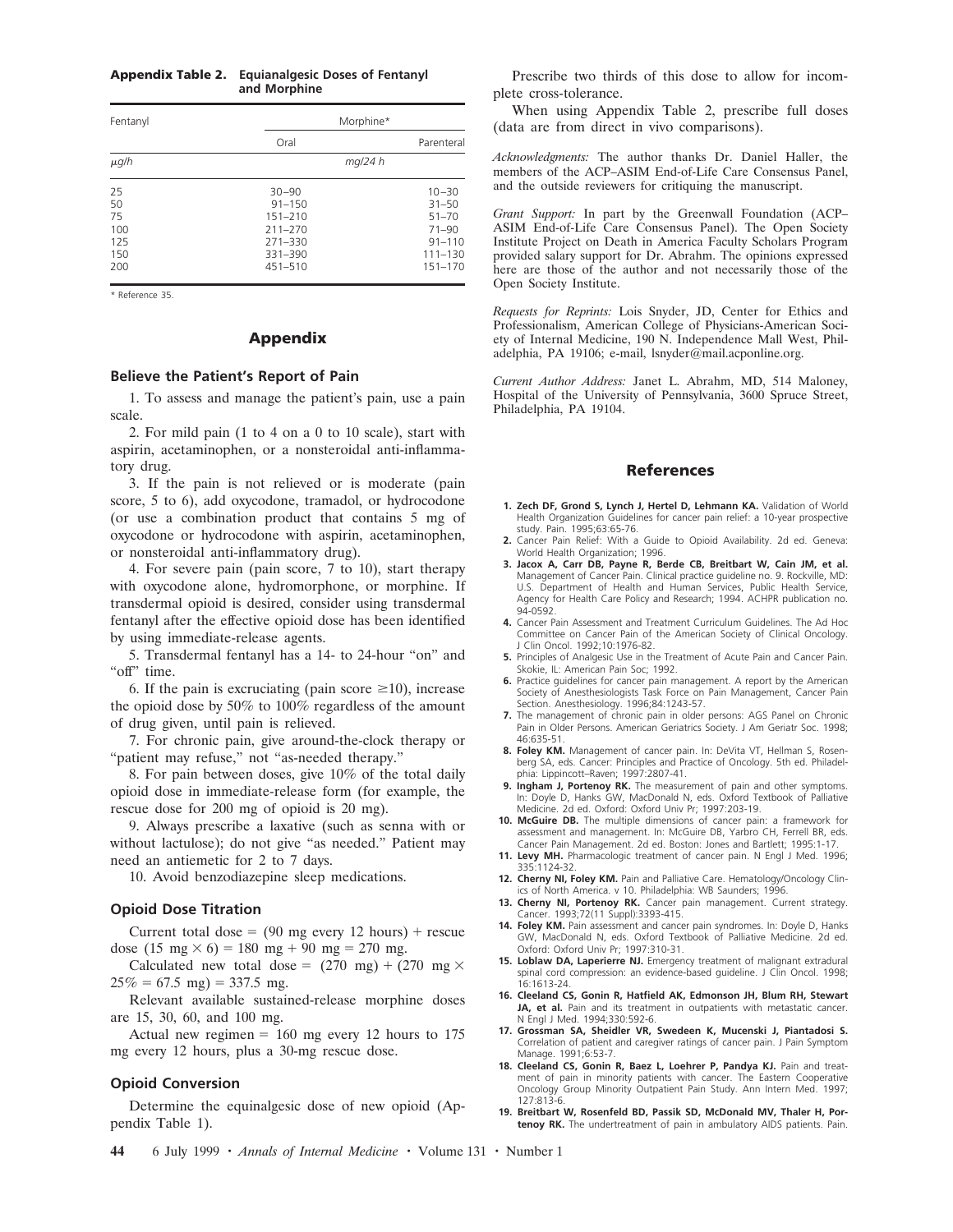1996;65:243-9.

- **20. Breitbart W, Rosenfeld B, Passik S, Kaim M, Funesti-Esch J, Stein K.** A comparison of pain report and adequacy of analgesic therapy in ambulatory AIDS patients with and without a history of substance abuse. Pain. 1997;72:235-43.
- 21. Ferrell BA, Ferrell BR, Rivera L. Pain in cognitively impaired nursing home patients. J Pain Symptom Manage. 1995;10:591-8.
- **22. Eisenberg E, Berkey CS, Carr DB, Mosteller F, Chalmers TC.** Efficacy and safety of non-steroidal antiinflammatory drugs for cancer pain: a metaanalysis. J Clin Oncol. 1994;12:2756-65.
- 23. Gloth FM 3d. Concerns with chronic analgesic therapy in elderly patients. Am J Med. 1996;101(Suppl 1):19S-24S.
- 24. Ferrell BA. Pain evaluation and management in the nursing home. Ann Intern Med. 1995;123:681-7.
- **25. Roth SH.** Merits and liabilities of NSAID therapy. Rheum Dis Clin North Am. 1989;15:479-98.
- **26. Hawkey CJ, Karrasch KA, Szczepanski L, Walker DG, Barkun A, Swannell AJ, et al.** Omeprazole compared with misoprostol for ulcers associated with nonsteroidal antiinflammatory drugs. Omeprazole versus Misoprostol for NSAID-induced Ulcer Management (OMNIUM) Study Group. N Engl J Med. 1998;338:727-34.
- **27. Yeomans ND, Tulassay Z, Juhasz L, Racz I, Howard JM, van Rensburg CJ, et al.** A comparison of omeprazole with ranitidine for ulcers associated with nonsteroidal antiinflammatory drugs. Acid Suppression Trial: Ranitidine versus Omeprazole for NSAID-associated Ulcer Treatment (ASTRONAUT) Study Group. N Engl J Med. 1998;338:719-26.
- **28. Westerling D, Lindahl S, Andersson KE, Andersson A.** Absorption and bioavailability of rectally administered morphine in women. Eur J Clin Pharmacol. 1982;23:59-64.
- **29. De Conno F, Ripamonti C, Saiti L, MacEachern T, Hanson J, Bruera E.** Role of rectal route in treating cancer pain: a randomized crossover clinical trial of oral versus rectal morphine administration in opioid-naive cancer patients with pain. J Clin Oncol. 1995;13:1004-8.
- **30. Kaiko R, Lacouture P, Hopf K, Brown J, Goldenheim P.** Analgesic onset and potency of oral controlled-release (CR) oxycodone and CR morphine [Abstract]. Clin Pharmacol Ther. 1996;59:130.
- **31. Bruera ED, Chadwick S, Bacovsky R, MacDonald N.** Continuous subcutaneous infusion of narcotics using a portable disposable pump. J Palliat Care. 1985;1:46-7.
- **32. Broomhead A, West R, Knox K, Kadirgamanathan G, Krueger D, Malick JB.** Morphine bioavailability and pharmacokinetic comparison of Kadian (sustained release morphine sulfate) capsules and pellets ("Sprinkling") in human volunteers under fasted or fed conditions [Abstract]. Proceedings of the American Society of Clinical Oncology. 1997;16:61a.
- **33. Varvel JR, Shafer SL, Hwang SS, Coen PA, Stanski DR.** Absorption characteristics of transdermally administered fentanyl. Anesthesiology. 1989; 70:928-34.
- **34. Portenoy RK, Southam MA, Gupta SK, Lapin J, Layman M, Inturrisi CE, et al.** Transdermal fentanyl for cancer pain. Repeated dose pharmacokinetics. Anesthesiology. 1993;78:36-43.
- **35. Donner B, Zenz M, Tryba M, Strumpf M.** Direct conversion from oral morphine to transdermal fentanyl: a multicenter study in patients with cancer pain. Pain. 1996;64:527-34.
- **36. Hanks GW, Cherny N.** Opioid analgesic therapy. In: Doyle D, Hanks GW, MacDonald N, eds. Oxford Textbook of Palliative Medicine. 2d ed. Oxford: Oxford Univ Pr; 1997:351-5.
- **37. Kaplan R, Parris WC, Citron ML, Zhukovsky D, Reder RF, Buckley BJ, et al.** Comparison of controlled-release and immediate-release oxycodone tablets in patients with cancer pain. J Clin Oncol. 1998;16:3230-7.
- **38. Fine PG, Marcus M, De Boer AJ, Van der Oord B.** An open label study of oral transmucosal fentanyl citrate (OTFC) for the treatment of breakthrough cancer pain. Pain. 1991;45:149-53.
- **39. Streisand JB, Varvel JR, Stanski DR, Le Maire L, Ashburn MA, Hague BI, et al.** Absorption and bioavailability of oral transmucosal fentanyl citrate. Anesthesiology. 1991;75:223-9.
- **40. Christie JM, Simmonds MA, Patt R, Coluzzi P, Busch MA, Nordbrock E, et al.** Dose-titration, multicenter study of oral transmucosal fentanyl citrate for the treatment of breakthrough pain in cancer patients using transdermal fentanyl for persistent pain. J Clin Oncol. 1998;16:3238-45.
- **41. Lyss AP.** Long-term use of oral transmucosal fentanyl citrate (OTFC) for breakthrough pain in cancer patients [Abstract]. Proc ASCO. 1997;16:41a.
- **42. Farrar JT, Cleary J, Rauck R, Busch M, Nordbrock E.** Oral transmucosal fentanyl citrate: randomized, double-blinded, placebo-controlled trial for treatment of breakthrough pain in cancer patients. J Natl Cancer Inst. 1998; 90:611-6.
- **43. Bruera E, Suarez-Almazor M, Velasco A, Bertolino M, MacDonald SM, Hanson J.** The assessment of constipation in terminal cancer patients admitted to a palliative care unit: a retrospective review. J Pain Symptom Manage. 1994;9:515-9.
- **44. Glare P, Lickiss JN.** Unrecognized constipation in patients with advanced
- cancer: a recipe for disaster. J Pain Symptom Manage. 1992;7:369-71. **45.** Constipation, diarrhea, and other GI problems. In: Billings JA. Outpatient Management of Advanced Cancer: Symptom Control, Support, and Hospicein-the-Home. Philadelphia: Lippincott; 1985:69-76.
- **46. Patt RB, Ellison NM.** Breakthrough pain in cancer patients: characteristics, prevalence, and treatment. Oncology (Huntingt). 1998;12:1035-46
- **47. Ahmedzai S, Brooks D.** Transdermal fentanyl versus sustained-release oral morphine in cancer pain: preference, efficacy, and quality of life. The TTS-Fentanyl Comparative Trial Group. J Pain Symptom Manage. 1997;13:254- 61.
- **48. Payne R, Mathias SD, Pasta DJ, Wanke LA, Williams R, Mahmoud R.** Quality of life and cancer pain: satisfaction and side effects with transdermal fentanyl versus oral morphine. J Clin Oncol. 1998;16:1588-93.
- **49. Coyle N, Cherny N, Portenoy RK.** Pharmacologic management of cancer pain. In: McGuire DB, Yarbro CH, Ferrell BR, eds. Cancer Pain Management. 2d ed. Boston: Jones and Bartlett; 1995:89-130.
- **50. Kaiko RF, Foley KM, Grabinski PY, Heidrich G, Rogers AG, Inturrisi CE, et al.** Central nervous system excitatory effects of meperidine in cancer patients. Ann Neurol. 1983;13:180-5.
- **51. Spross JA, Wolff Burke M.** Nonpharmacologic management of cancer pain. In: McGuire DB, Yarbro CH, Ferrell BR, eds. Cancer Pain Management. 2d ed. Boston: Jones and Bartlett; 1995:159-205.
- **52. Rhiner M, Ferrell BR, Ferrell BA, Grant MM.** A structured nondrug intervention program for cancer pain. Cancer Pract. 1993;1:137-43.
- **53. McCaffery M, Wolff M.** Pain relief using cutaneous modalities, positioning, and movement. Hosp J. 1992;8:121-54.
- **54. Ferrell-Torry A, Glick O.** The use of therapeutic massage as a nursing intervention to modify anxiety and the perception of cancer pain. Cancer Nurs. 1993;16:93-101.
- **55. Syrjala KL, Donaldson GW, Davis MW, Kippes ME, Carr JE.** Relaxation and imagery and cognitive-behavioral training reduce pain during cancer treatment: a controlled clinical trial. Pain. 1995;63:189-98.
- **56. Benson H, Beary JF, Carol MP.** The relaxation response. Psychiatry. 1974; 37:37-46.
- **57. Syrjala KL, Roth-Roemer SL.** Hypnosis and suggestion for managing cancer pain. In: Barber J, ed. Hypnosis and Suggestion in the Treatment of Pain. New York: WW Norton; 1996:121-57.
- **58. Loscalzo M.** Psychological approaches to the management of pain in patients with advanced cancer. Hematol Oncol Clin North Am. 1996;10:139-
- 55. **59. Breitbart W, Passik SD, Rosenfeld BD.** Psychiatric and psychological aspects of cancer pain. In: Wall PD, Melzack R, eds. Textbook of Pain. 3d ed. New York: Churchill Livingstone; 1994:825-59.
- **60. Hortobagyi GN, Theriault RL, Porter L, Blayney D, Lipton A, Sinoff C, et al.** Efficacy of pamidronate in reducing skeletal complications in patients with breast cancer and lytic bone metastases. Protocol 19 Aredia Breast Cancer Study Group. N Engl J Med. 1996;335:1785-91.
- **61. Hortobagyi GN, Theriault RL, Lipton A, Porter L, Blayney D, Sinoff C, et al.** Long-term prevention of skeletal complications of metastatic breast cancer with pamidronate. Protocol 19 Aredia Breast Cancer Study Group. J Clin Oncol. 1998;16:2038-44.
- **62. Lipton A.** Bisphosphonates treatment of lytic bone metastases. ASCO Education Book, Spring 1998. Philadelphia: WB Saunders; 1998:94-9.
- **63. Coleman RE, Purohilt OP, Vinholes JJ, Zekri J.** High dose pamidronate: clinical and biochemical effects in metastatic bone disease. Cancer. 1997;80: 1686-90.
- **64. Berenson JR, Lichtenstein A, Porter L, Dimopoulos MA, Bordoni R, George S, et al.** Long-term pamidronate treatment of advanced multiple myeloma patients reduces skeletal events. J Clin Oncol. 1998;16:593-602.
- **65. Adami S.** Bisphosphonates in prostate carcinoma. Cancer. 1997;80(8 Suppl):1674-9.
- **66. Robinson RG, Preston DF, Baxter KG, Dusing RW, Spicer JA.** Clinical experience with strontium-89 in prostatic and breast cancer patients. Semin Oncol. 1993;20(3 Suppl 2):44-8.
- **67. Janjan NA.** Radiation for bone metastases: conventional techniques and the role of systemic radiopharmaceuticals. Cancer. 1997;80(8 Suppl):1628-45.
- **68. McEwan AJ.** Unsealed source therapy of painful bone metastases: an update. Semin Nucl Med. 1997;27:165-82.
- **69. Coleman RE.** Management of bone metastases. ASCO Education Book, Spring 1998. Philadelphia: WB Saunders; 1998:100-8.
- **70. Lewington VJ, McEwan AJ, Ackery DM, Bayly RJ, Keeling DH, Mac**leod PM, et al. A prospective, randomised double-blind crossover study to examine the efficacy of strontium-89 in pain palliation in patients with advanced prostate cancer metastatic to bone. Eur J Cancer. 1991;27:954-8.
- **71. Serafini AN, Houston SJ, Resche I, Quick DP, Grund FM, Ell PJ, et al.** Palliation of pain associated with metastatic bone cancer using samarium-153 lexidronam: a double-blind placebo-controlled trial. J Clin Oncol. 1998; 16:1574-81.
- **72. Wycross RG.** Clinical experience with diamorphine in advanced malignant disease. Int J Clin Pharmacol. 1974;7:184-98.
- 73. Kanner RM, Foley KM. Patterns of narcotic drug use in a cancer pain clinic. Ann N Y Acad Sci. 1981;362:161-72.
- **74. Porter J, Jick H.** Addiction rare in patients treated with narcotics [Letter]. N Engl J Med. 1980;302:123.
- **75. Mercadante S.** Diarrhea, malabsorption, and constipation. In: Berger AM, Portenoy RK, Weissman DE, eds. Principles and Practice of Supportive Oncology. Philadelphia: Lippincott–Raven; 1998:191-205.
- **76.** Red Book. Montvale, NJ: Medical Economics; 1998.
- **77. Vainio A, Ollila J, Matikainen E, Rosenberg P, Kalso E.** Driving ability in cancer patients receiving long-term morphine analgesia. Lancet. 1995;346: 667-70.
- **78. Bruera E, Belzile M, Pituskin E, Fainsinger R, Darke A, Harsanyi Z, et al.** Randomized, double-blind, cross-over trial comparing safety and efficacy of oral controlled-release oxycodone with controlled-release morphine in patients with cancer pain. J Clin Oncol. 1998;16:3222-9.
- **79. Baines M.** Nausea and vomiting in the patient with advanced cancer. J Pain Symptom Manage. 1988;3:815.
- **80. Currow DC, Coughlan M, Fardell B, Cooney NJ.** Use of ondansetron in palliative medicine. J Pain Symptom Manage. 1997;13:302-7.
- **81. Ripamonti C.** Bowel obstruction. In: Berger AM, Portenoy RK, Weissman